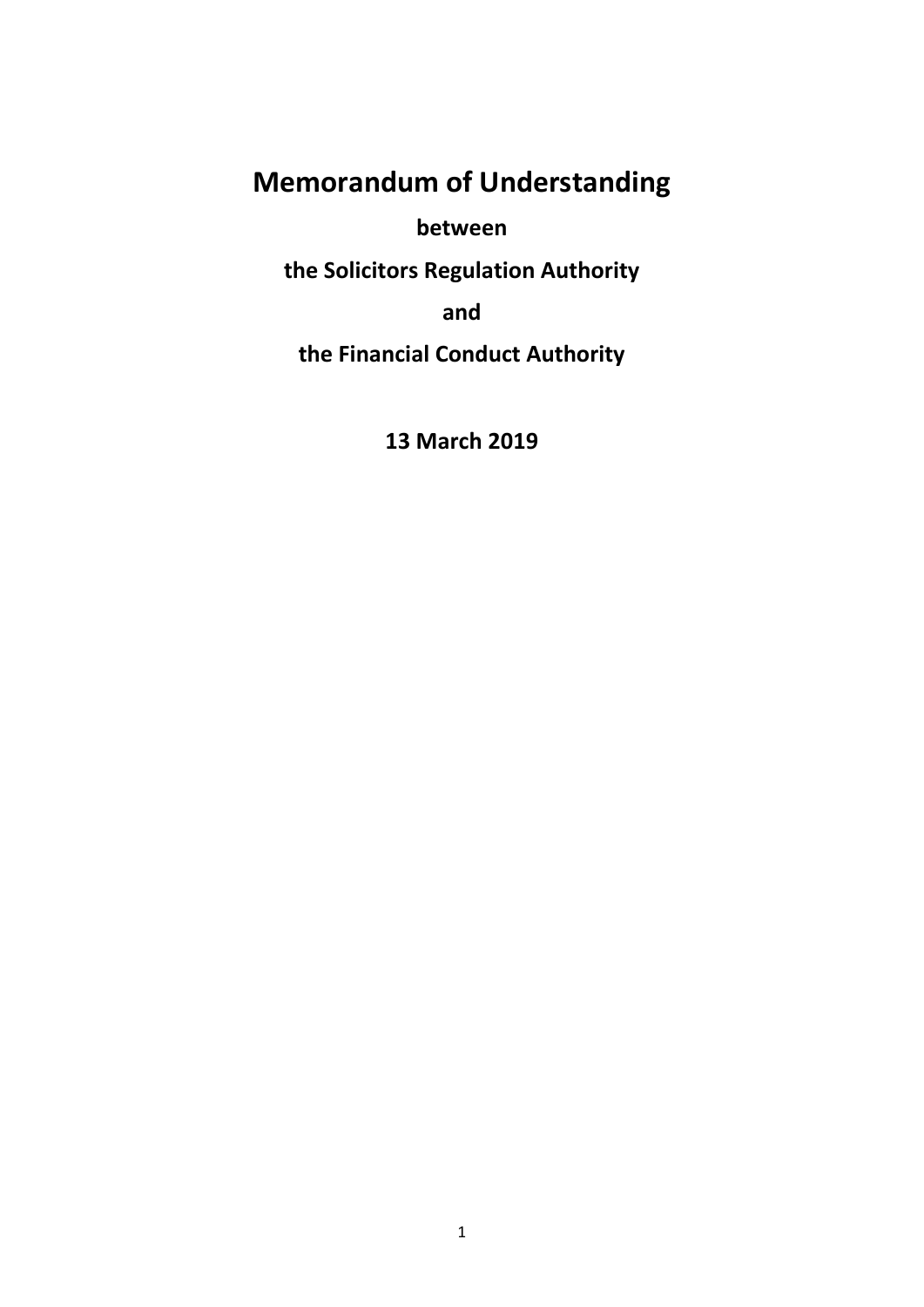## **Contents**

## **RECITALS** 3

## **OPERATIVE PART**

| 6  |
|----|
| 6  |
|    |
| 8  |
| 8  |
| 9  |
| 9  |
| 10 |
| 10 |
| 10 |
| 10 |
|    |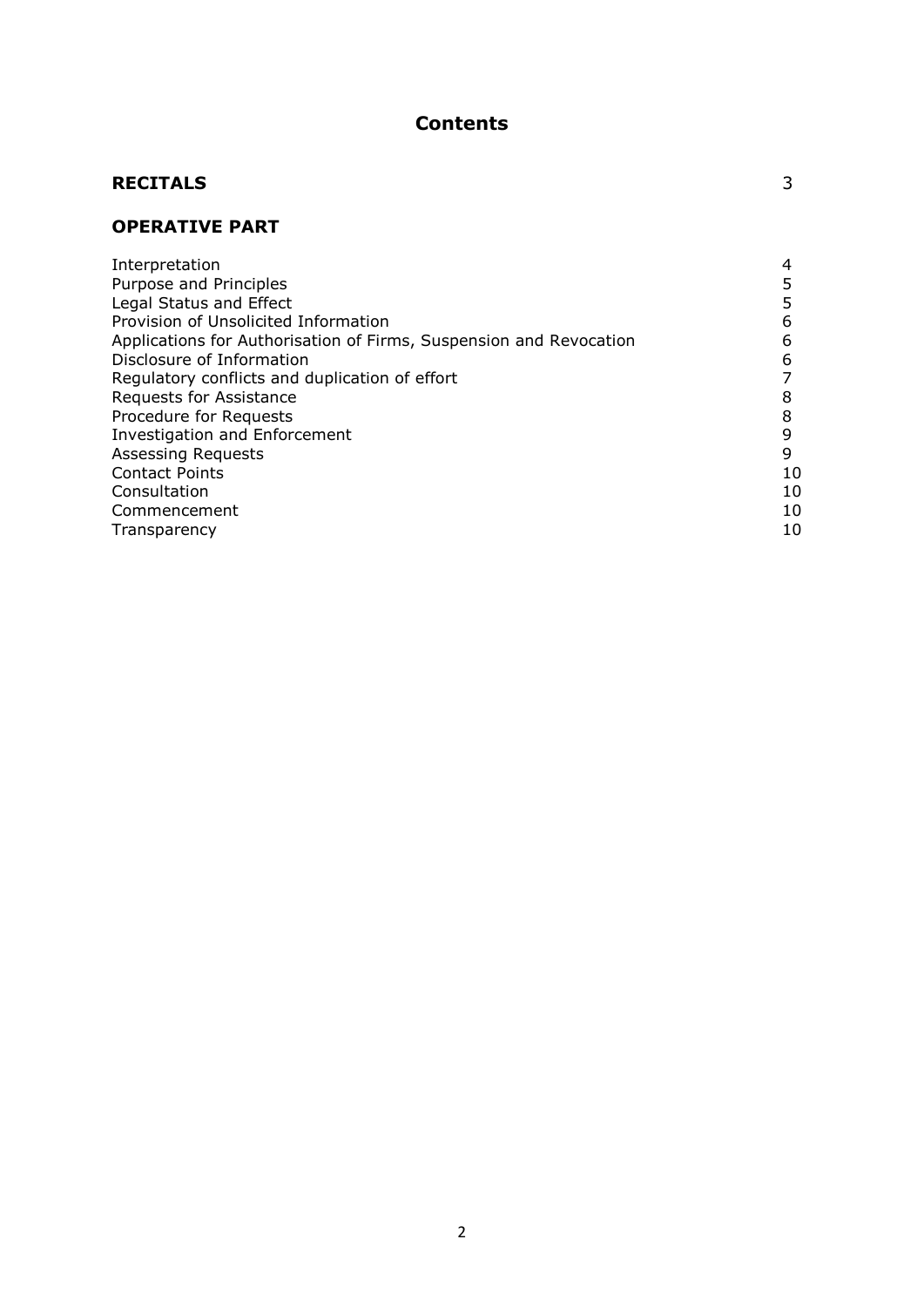## **Memorandum of Understanding ("MoU")**

#### **Between**

#### **Solicitors Regulation Authority ("SRA") and Financial Conduct Authority ("FCA")**

### **Recitals**

A. The SRA is the independent regulatory body established by the Law Society for the regulation of legal services by law firms and solicitors in England & Wales. The SRA's powers arise from various statues and regulations including the Solicitors Act 1974, the Administration of Justice Act 1995, the Courts and Legal Services Act 1990, the Legal Services Act 2007 and the SRA Rules.

B. The FCA is responsible for ensuring that relevant markets function well. In doing so, it aims to advance the protection of consumers, the integrity of the UK financial system and promote effective competition. It is responsible for the conduct regulation of all financial services firms in the UK. As of 1 April 2019, the FCA is the regulator of claims management companies established or serving customers in England, Wales and Scotland. The six sectors of claims management activities regulated by the FCA are personal injury, financial services and products, housing disrepair, specified benefits, criminal injuries, and employment. The FCA's regulation of conduct includes acting to prevent market abuse and ensuring that financial firms treat customers fairly. The FCA is also responsible for the micro-prudential regulation of those financial services firms not supervised by the Prudential Regulation Authority ("PRA"), which include claims management companies.

C. The effect of Article 89N of the RAO is that some claims management activities carried out by legal practitioners are regulated by the SRA as part of the legal services they provide.

D. Sections 56-60 of the Legal Aid, Sentencing and Punishment of Offenders Act 2012 set out the statutory ban on referral fees in personal injury cases. The SRA and the FCA both have responsibilities to monitor and enforce the ban. Regulated persons include an authorised person (within the meaning of the Financial Services and Markets Act 2000) of a description specified in regulations made by the Treasury and a person authorised by the SRA to carry on a reserved legal activity within the meaning of the Legal Services Act 2007.

E. This MoU replaces the 2015 MoU between the SRA and the FCA on the statutory ban of referral fees in personal injury under s56-60 of the Legal Aid, Sentencing and Punishment of Offenders Act 2012 (LASPO). Otherwise this MoU does not replace, or affect the application of, any other MoU between the SRA and the FCA already in existence.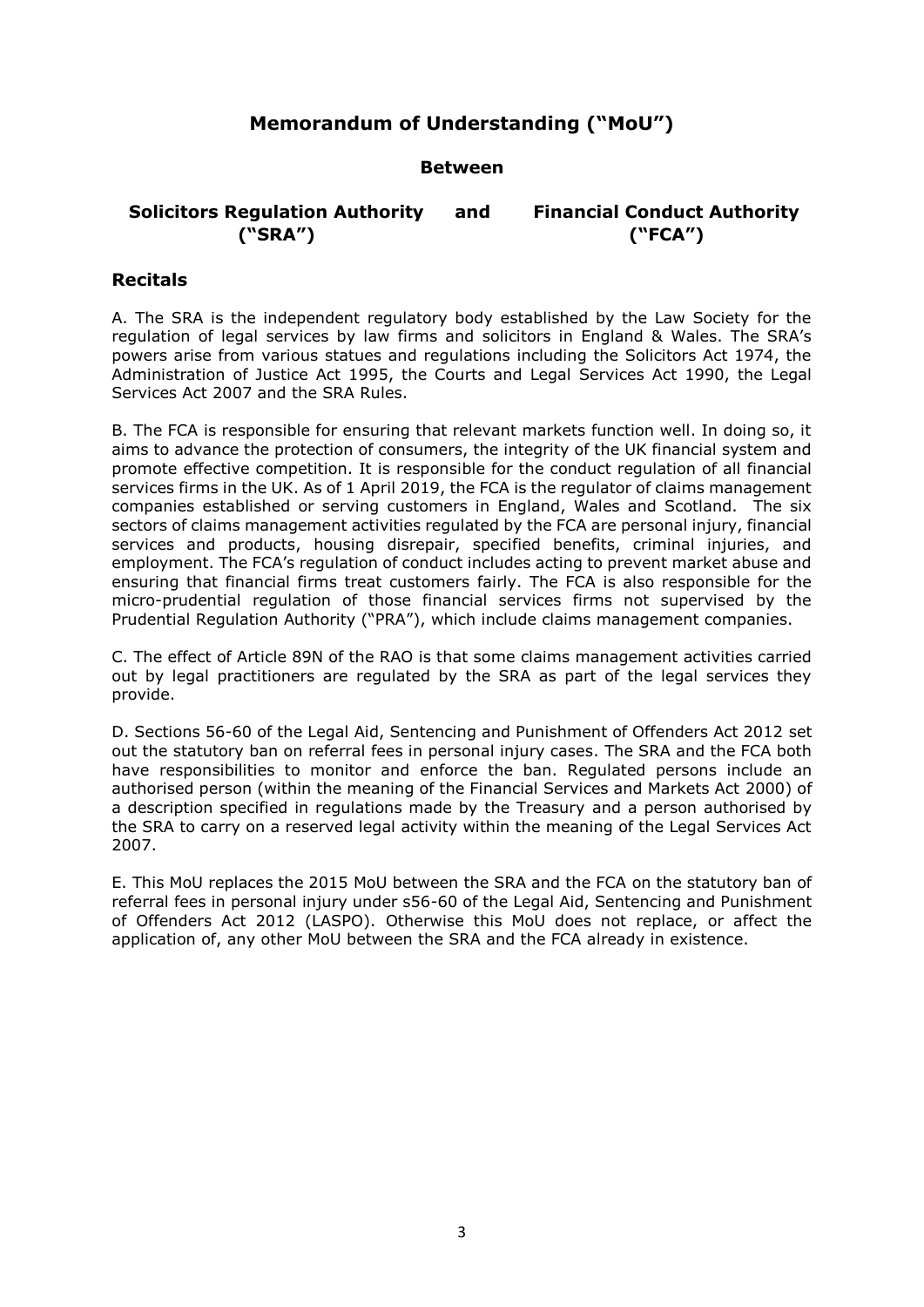## **Operative Part**

#### **Interpretation**

1. In this MoU, unless the context requires otherwise:

"administering" an applicable law, regulation or requirement includes enforcing the same;

"applicable laws, regulations and requirements" means any law, regulation or requirement applicable in England and Wales, and where the context permits includes:

- (a) relevant European legislation that has not yet been transposed into the law of England and Wales so far as relevant in the UK;
- (b) any law, regulation or requirement applicable in England or Wales; and
- (c) any rule, direction, requirement, guidance or policy made or given by or to be taken into account by an Authority;

"Authority" means the SRA or the FCA (together, the Authorities);

"Authorised body" means: (a) a body that has been authorised by the SRA to practise as a licensed body or a recognised body; or (b) a sole practitioner's practice that has been authorised by the SRA as a recognised sole practice;

"FCA" means the Financial Conduct Authority;

"FCA Authorised person" means (in accordance with section 31 of FSMA (Authorised persons)) one of the following: (a) a [person](https://www.handbook.fca.org.uk/handbook/glossary/G869.html) who has a [Part 4A](https://www.handbook.fca.org.uk/handbook/glossary/G2997.html)  [permission](https://www.handbook.fca.org.uk/handbook/glossary/G2997.html) to carry on one or more [regulated activities;](https://www.handbook.fca.org.uk/handbook/glossary/G974.html) (b) an [incoming EEA](https://www.handbook.fca.org.uk/handbook/glossary/G526.html)  [firm;](https://www.handbook.fca.org.uk/handbook/glossary/G526.html) (c) an [incoming Treaty firm;](https://www.handbook.fca.org.uk/handbook/glossary/G530.html) (d) a [UCITS qualifier;](https://www.handbook.fca.org.uk/handbook/glossary/G1203.html) (e) an [ICVC;](https://www.handbook.fca.org.uk/handbook/glossary/G511.html) or (f) the [Society of Lloyd's](https://www.handbook.fca.org.uk/handbook/glossary/G1103.html), all terms as defined in the FCA's Handbook;

"FCA Rules" means the rules set out in the FCA's Handbook;

"FSMA" means the Financial Services and Markets Act 2000;

"Gateway Regulations" means The Financial Services and Markets Act 2000 (Disclosure of Confidential Information) Regulations 2001;

"LASPO" means the Legal Aid Sentencing and Punishment of Offenders Act 2012;

"person" means a natural person, legal entity, partnership or unincorporated association;

"RAO" means Financial Services and Markets Act 2000 (Regulated Activities) Order 2001;

"SRA" means the Solicitors Regulation Authority;

"SRA Rules" means the standards and requirements contained in the SRA Handbook or the SRA Standards and Regulations;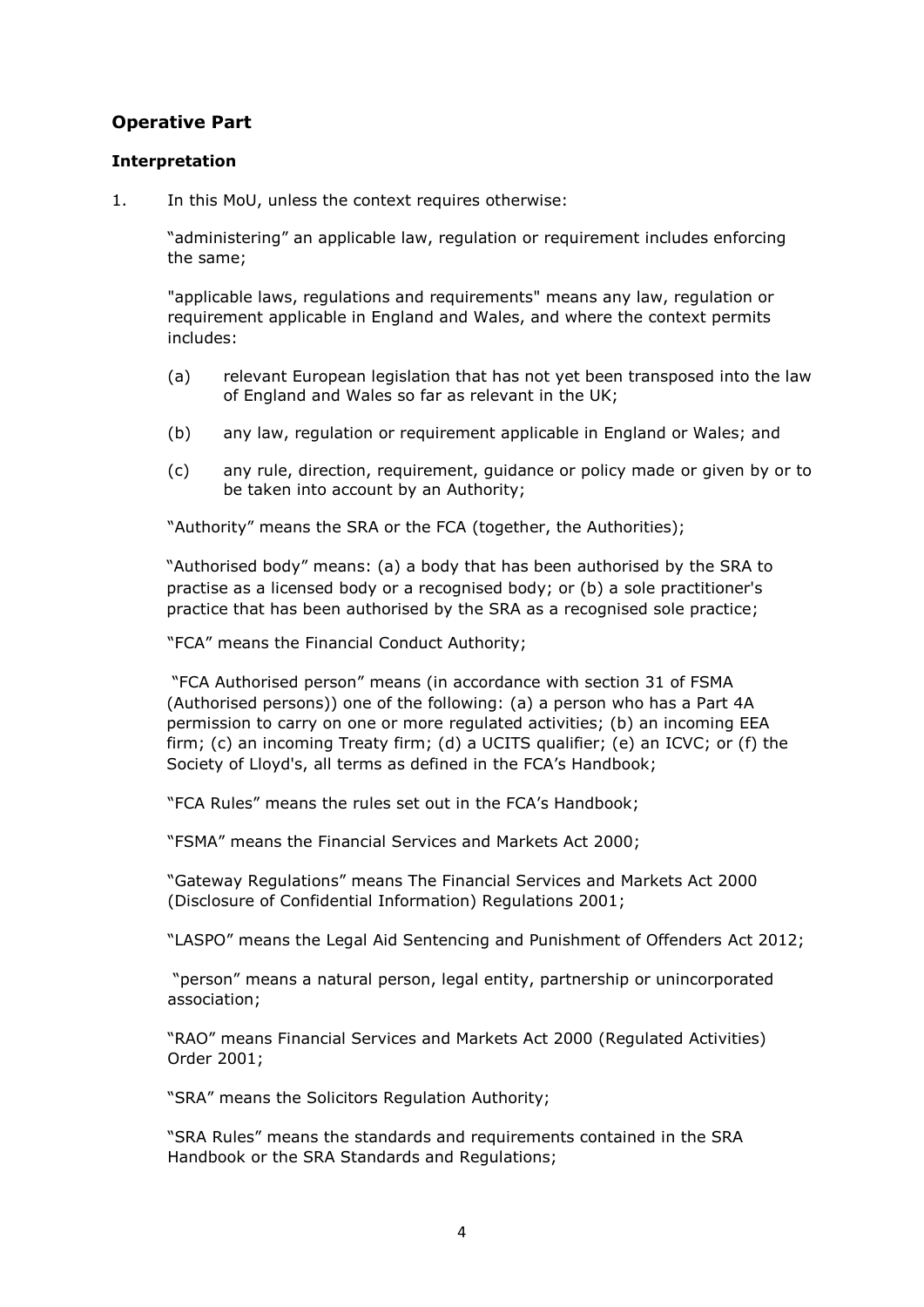#### **Purpose and Principles**

- 2. The purpose of this MoU is to establish a formal basis for co-operation, including the areas of exchanging information, communications, and investigative assistance.
- 3. Exchange of information is for, but is not limited to, the following purposes:
	- (a) to enable alleged breaches of the Compensation Act 2006, FSMA, Financial Guidance and Claims Act 2018, LASPO, misconduct, breaches of the SRA Rules, breaches of the FCA Rules, or other failures, to be properly investigated and decided upon, and the risk to the public to be assessed;
	- (b) to enable the proper processing of claims or applications for redress or compensation of any description;
	- (c) for the purposes of regulatory, disciplinary or other legal proceedings, whether in public or not, provided that the recipient is reasonably considered able to take regulatory or other proper action upon the information;
	- (d) for the purposes of further lawful disclosure of the information to persons under investigation, witnesses, legal advisers, other regulators, professional bodies, prosecuting bodies, and law enforcement agencies including the police;
	- (e) for the assessment of applications for authorised bodies or FCA authorised persons or other applications where relevant.
- 4. The Authorities acknowledge that they may only provide information under this MoU if permitted or not prevented under applicable laws, regulations and requirements.

#### **Legal Status and Effect**

- 5. This MoU is a statement of intent and nothing in it shall, or is intended to:
	- a) create any legal or procedural right or obligation which is enforceable by either of the Authorities against the other; or
	- b) create any legal or procedural right or obligation which is enforceable by any third party against either of the Authorities, or against any other third party; or
	- c) prevent either of the Authorities from complying with any law which applies to them; or
	- d) fetter or restrict in any way whatsoever the exercise of any discretion which the law requires or allows the Authorities to exercise; or
	- e) modify or supersede any laws or regulatory requirements in force, or applying in England and Wales and other national laws that may apply; or
	- f) affect any arrangements in any other MoUs; or
	- g) create any legitimate expectation on the part of any person that either of the Authorities will do any act (either at all, or in any particular way, or at any particular time), or will refrain from doing any act.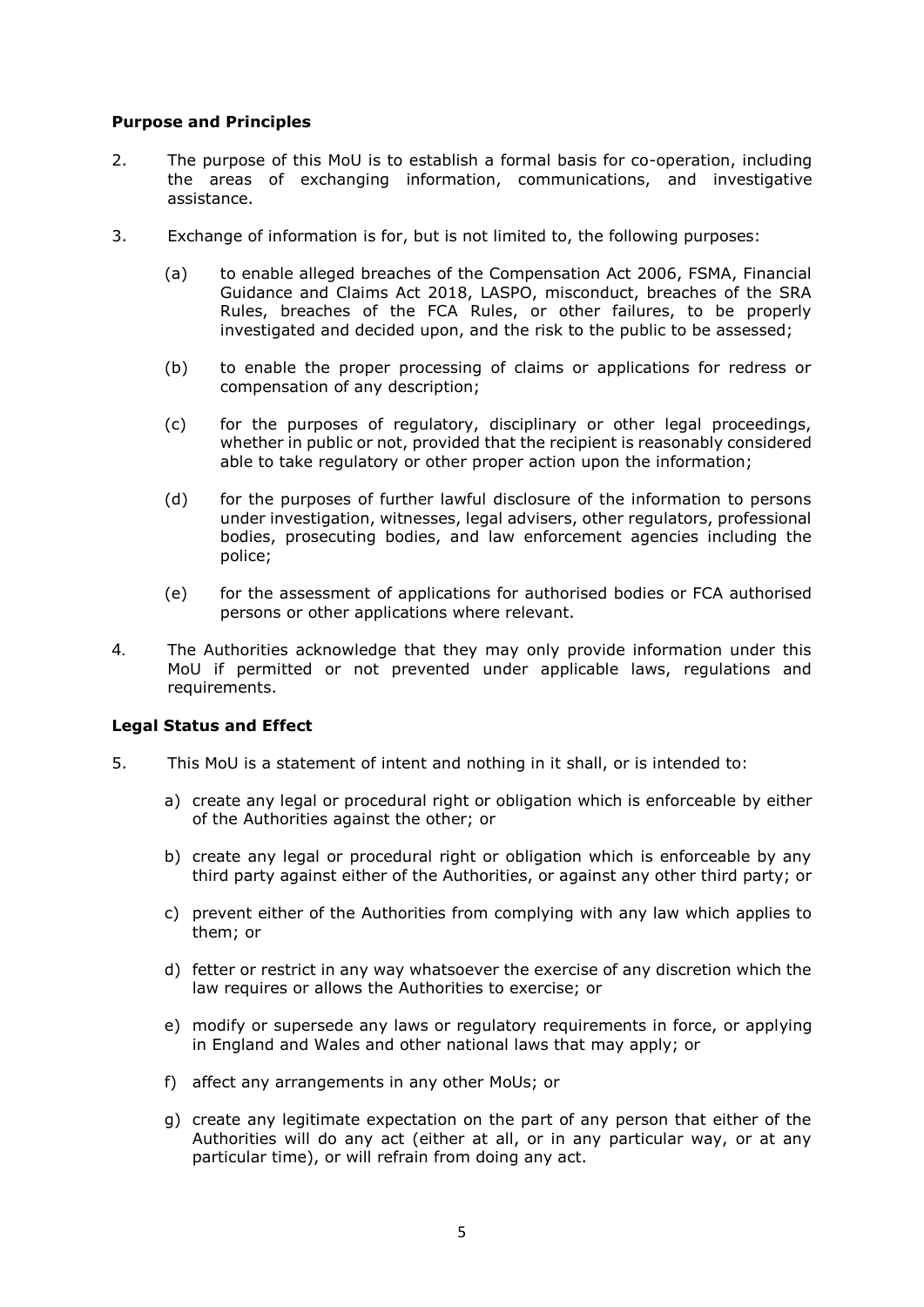6. Nevertheless, the Authorities are genuinely committed to pursuing the aims and purposes of this MoU in good faith and intend to act in accordance with its items on a voluntary basis.

#### **Provision of Unsolicited Information**

7. The Authorities may provide information, or arrange for information to be provided, on a voluntary basis even though no request has been made.

#### **Applications for Authorisation of Firms, Suspension and Revocation**

- 8. Notwithstanding paragraphs 23 to 30 below, the Authorities will exchange information on relevant issues of interest to the extent permitted by law, and as appropriate and relevant to their respective objectives. This may include information in relation to applications for authorisation in respect of firms carrying on claims management activities and decisions made in relation to such applications and specifically details of when authorisation is refused, suspended or revoked.
- 9. In response to a request for information made, either Authority will provide any data or intelligence it holds which may be relevant to the other Authority's assessment of an applicant firm's suitability to be authorised.

#### **Disclosure of information**

- 10. Section 348(1) of FSMA prevents the FCA from disclosing any confidential information it receives except in certain circumstances. Confidential information is defined in section 348(2) of FSMA. Where the information has lawfully been made available to the public or is in the form of a collection of data or a summary so that it cannot be attributed to a particular firm or individual, that information is not confidential information (see section 348(4) of FSMA).
- 11. The restriction on the disclosure of confidential information under section 348 FSMA does not apply where the person from whom the information was received (and, if different, the person to whom the information relates) has consented to the disclosure of the material.
- 12. Section 349 of FSMA allows HM Treasury to make regulations to permit the disclosure of confidential information in certain circumstances. The Gateway Regulations set out the circumstances in which disclosure may be made. The Gateway Regulations are permissive, enabling the FCA to disclose information in certain circumstances, but do not compel the FCA to do so.
- 13. The Gateway Regulations generally permit the disclosure of confidential information to the SRA (in relation to current or former authorised persons) where the disclosure of confidential information is made for the purposes of enabling or assisting the FCA to discharge any of its public functions (see regulation  $3(1)(a)$  of the Gateway Regulations), i.e. its functions under FSMA and certain other legislation.
- 14. When the FCA discloses confidential information to the SRA, the SRA will be bound by the statutory confidentiality regime in FSMA.
- 15. The SRA has statutory and rule-based powers to require the production of documents or information, such as section 44B of the Solicitors Act 1974 and section 93 of the Legal Services Act 2007. The SRA may inspect material that is subject to a law firm's client's legal professional privilege (LPP) but may only use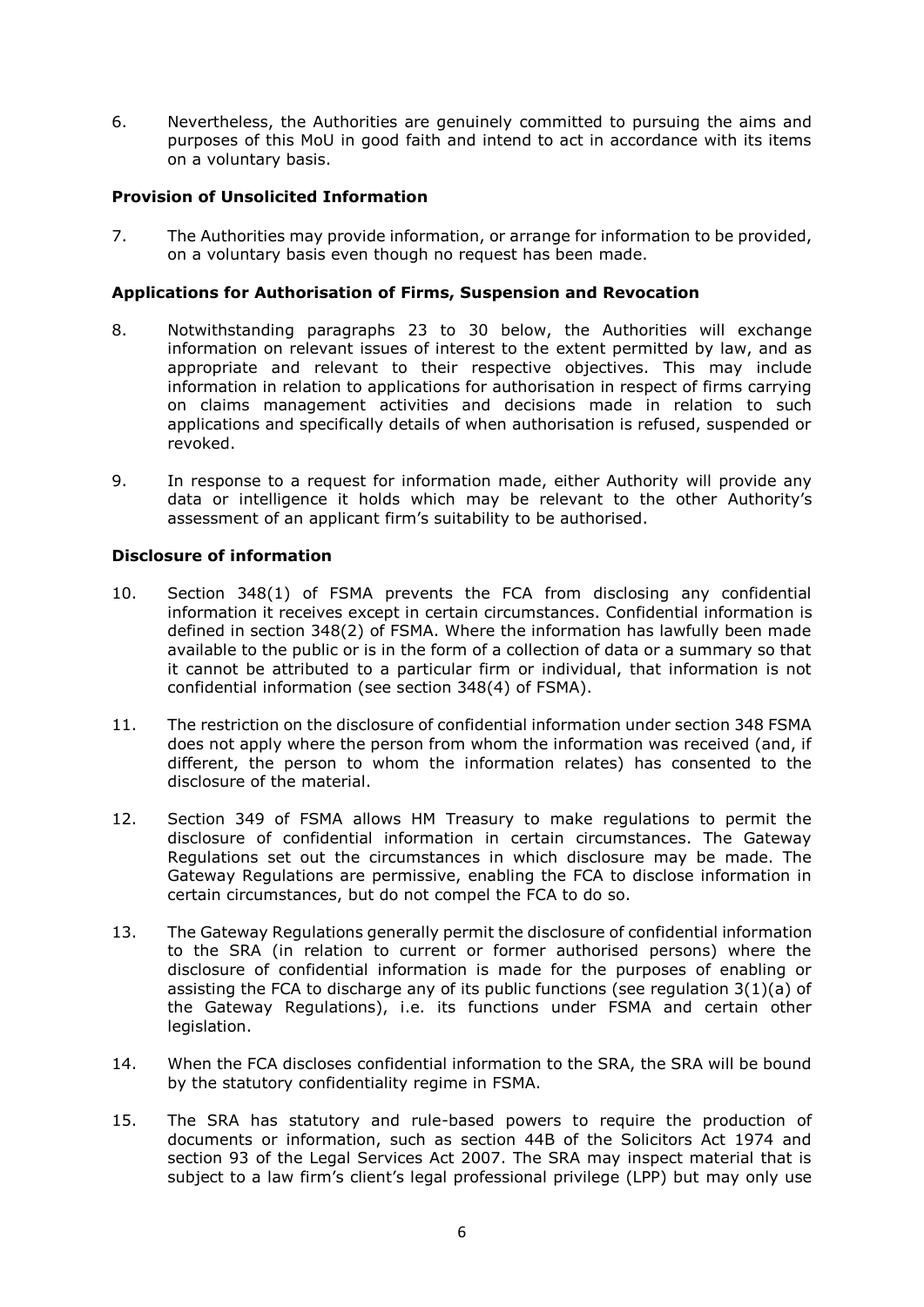such material for its regulatory purposes. The SRA also protects LPP and confidentiality of clients. LPP material will not be disclosed by the SRA to any other person other than where necessary for its regulatory purposes. Material that is not subject to LPP may be disclosable in the public interest, in the absolute discretion of the SRA, including material comprising communications in furtherance of crime or fraud.

- 16. An Authority will not make disclosures to the other which are:
	- contrary to common law principles; or
	- contrary to the General Data Protection Regulation (including as saved with the European Union (Withdrawal) Act 2018, the Data Protection, Privacy and Electronic Communications (Amendments etc) (EU Exit) Regulations 2019 and any subsequent analogous legislation) and the Data Protection Act 2018, along with any relevant codes or certifications; or
	- prohibited by Part 1 of the Regulatory Investigations Powers Act 2000); or
	- contrary to the Human Rights Act 1998 and other relevant legislation.
- 17. An Authority that receives non-public information under this MoU will only further disclose information sent to it in accordance with disclosure permitted under its applicable laws, regulations and requirements. The recipient Authority will endeavour to consult with the other Authority if it proposes to pass on information to another person if lawful to do so. The recipient Authority will endeavour to comply with any restrictions on the use of information that are imposed when the information is provided. In the absence of any such restrictions, the recipient Authority may assume that there are no such restrictions (other than any restrictions that apply as a matter of law).
- 18. The SRA is not subject to the Freedom of Information Act 2000 (FOIA) or the Environmental Information Regulations (EIR), however, as a transparent regulator the SRA applies its own SRA Transparency Code (the Code) in a similar way to the FOIA. If the SRA receives an SRA Transparency Code request for information provided to it by the FCA, the SRA will inform the FCA of the request. The FCA will then inform the SRA whether it considers that the information should be released under the Code, and if not, the FCA will provide the SRA with the details of its concerns to assist the SRA in its decision making. Any final decision in relation to a Code request to the SRA is a matter for the SRA.
- 19. If there is a legally enforceable demand for information supplied under this MoU, the Authority receiving the demand will notify the Authority that supplied the information of the demand, unless this is not lawful or practicable for reasons of urgency. The Authority receiving the demand will use all reasonable legal means to resist such a demand, including asserting such appropriate legal exemptions or privileges with respect to that information as may be available.

#### **Regulatory conflicts and duplication of effort**

20. In order to ensure effective working, the Authorities will meet periodically in order to discuss investigations or issues of mutual interest. Where possible and in appropriate cases, the Authorities will co-operate in the course of investigations or issues arising with a view to avoiding duplication of investigative work in order to better deliver their respective functions.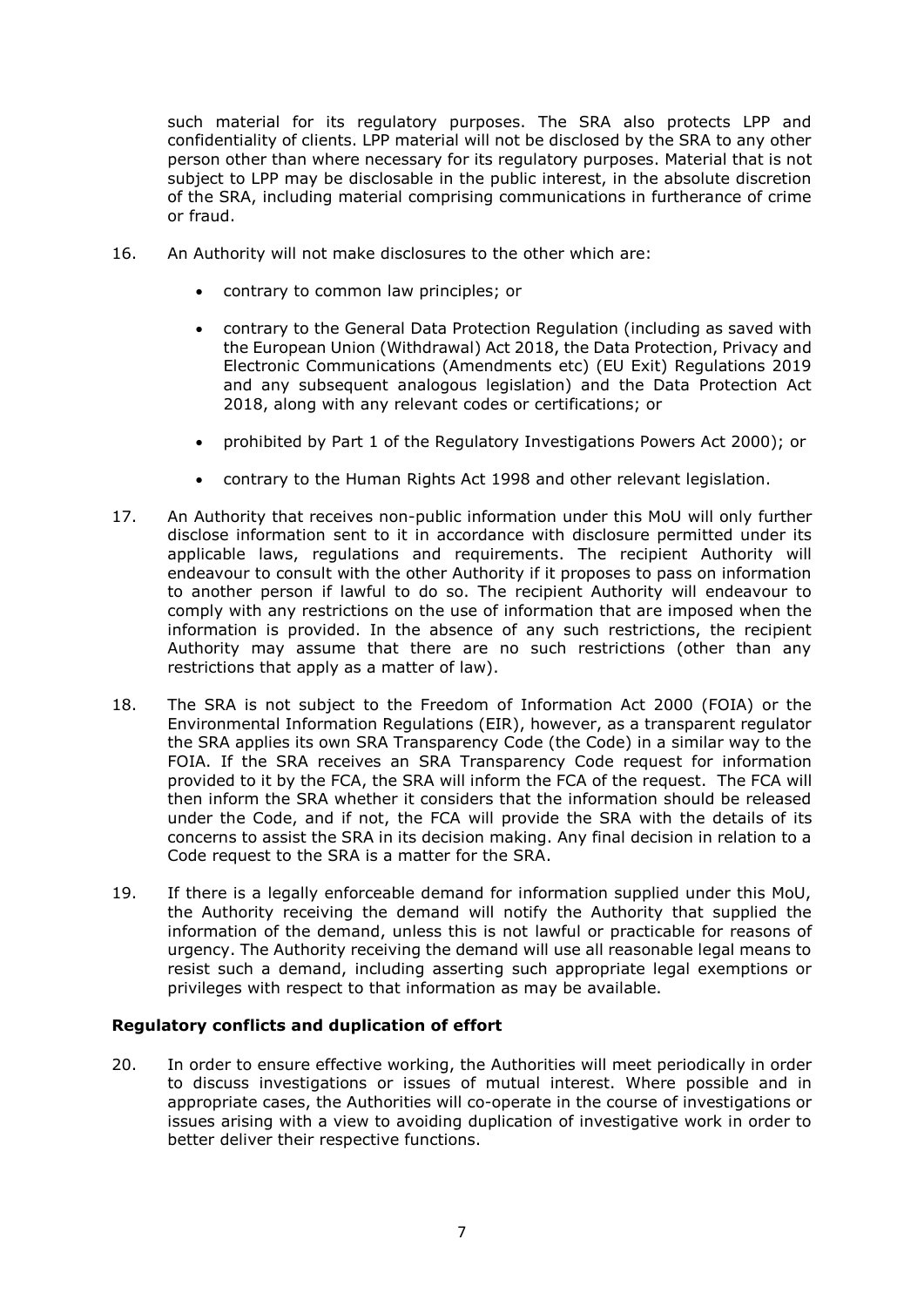- 21. If simultaneous investigations are carried out the Authorities will coordinate to ensure any enforcement action is, where possible, consistent in both effect and the time it takes.
- 22. Any issues or difficulties will be resolved through discussions between the Authorities and where necessary will be referred to senior management in the respective organisations for resolution.

#### **Requests for Assistance**

- 23. If a request for assistance is made, each Authority will use reasonable efforts to provide assistance to the other, subject to paragraphs 10 to 19 above. Assistance may include for example:
	- (a) where lawful providing information in the possession of the requested Authority;
	- (b) where lawful confirming or verifying information provided to it for that purpose by the requesting Authority;
	- (c) exchanging information, collaborating on communications or discussing issues of mutual interest;
	- (d) where lawful obtaining specified information and documents from persons; or
	- (e) permitting the representatives of the requesting Authority to participate in the conduct of enquiries made by or on behalf of the requested Authority pursuant to paragraph (d).

#### **Procedure for Requests**

- 24. Requests for the provision of information or other assistance will be made in writing. If a request is made orally this will be confirmed in writing within ten business days. To facilitate assistance, the requesting Authority should specify in any written request:
	- (a) the information or other assistance requested (identity of persons, specific questions to be asked etc.);
	- (b) if information is provided by the requesting Authority for confirmation or verification, the information and the kind of confirmation or verification sought;
	- (c) the purpose for which the information or other assistance is sought;
	- (d) to whom, if anyone, onward disclosure of information provided to the requesting Authority is likely to be necessary and, in relation to onward disclosure to a person who is not a permitted onward recipient, the purpose such disclosure would serve;
	- (e) if the request for assistance is for the purpose of actual or possible enforcement investigation or action (including (i) for the purposes of any investigation whatever which is being or may be carried out, whether in the United Kingdom or elsewhere; (ii) for the purposes of any proceedings whatever which have been or may be initiated, whether in the United Kingdom or elsewhere; or (iii) for the purpose of initiating or bringing to an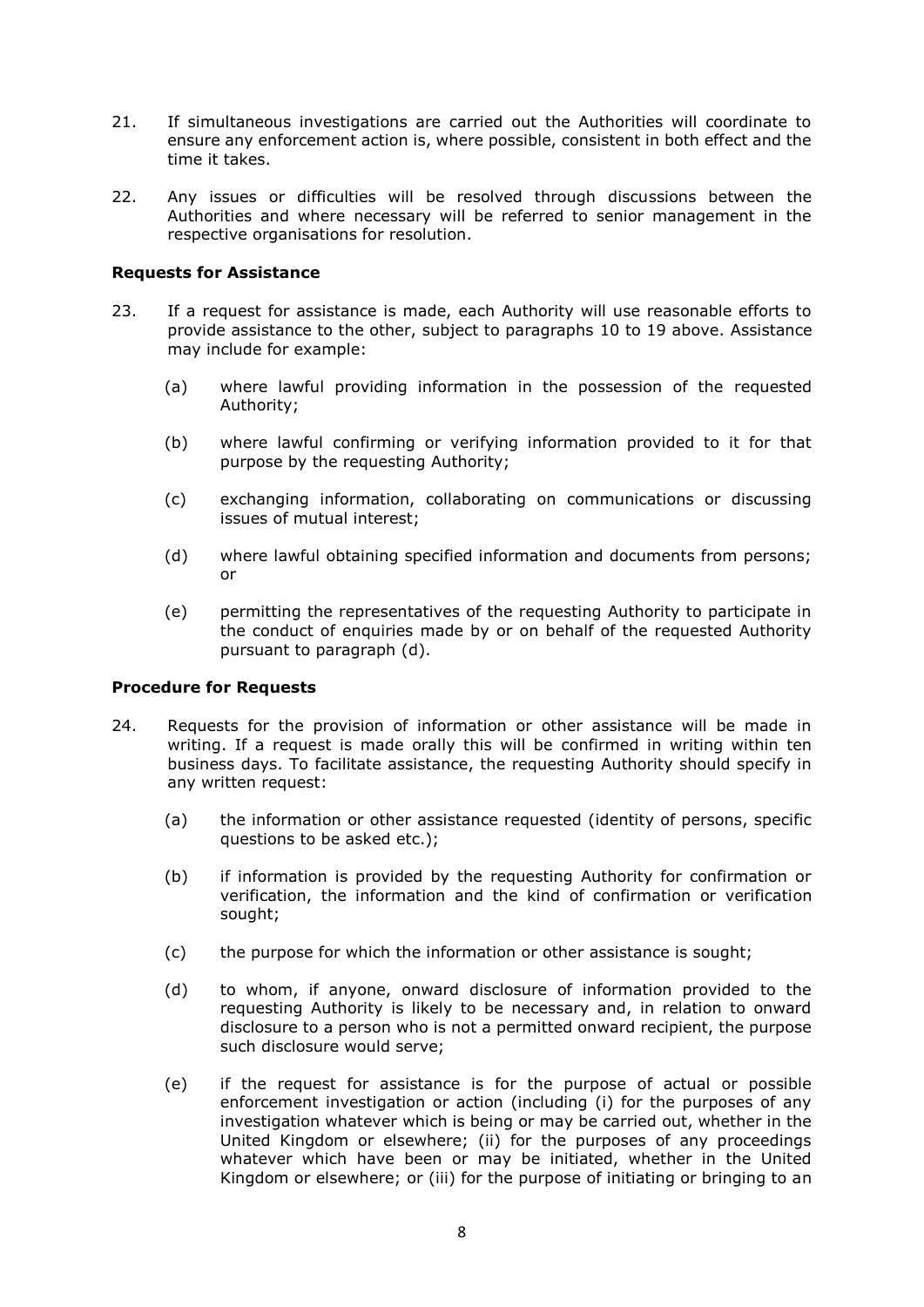end any such investigation or proceedings, or of facilitating a determination of whether it or they should be initiated or brought to an end); and

(f) any other matters specified by the requested Authority and by the applicable laws, regulations and requirements in relation to the requested Authority.

#### **Investigation and Enforcement**

- 25. The Authorities recognise that there are areas in which they have complementary functions and powers. They will therefore endeavour to ensure that in these cases, the most appropriate Authority or Authorities will commence and lead investigations. To the extent permitted by law and having regard to their respective powers, expertise and resources, they will seek to ensure that in cases of investigations, the Authorities will notify each other of significant developments where the other is likely to have an interest. Where appropriate, the Authorities will discuss the steps they propose to take and ensure co-ordination takes place in a timely manner, where possible, allowing for a proper exchange of views.
- 26. The Authorities may refer a matter for action if the other Authority is considered more appropriate to deal with the matter. Any such referral will include the action sought and the legal powers it considers are available to the other. Where the other party determines not to proceed, an explanation will be provided, where possible.
- 27. Where the Authorities agree that an investigation should be carried out by both Authorities, it will usually be appropriate that both investigations proceed in parallel. However, in appropriate circumstances, they will consider whether the particular facts of the matter, as they are known at that time, suggest that one Authority's investigation should proceed before the other's.
- 28. Where either Authority carries out any subsequent investigation and proceedings alone, that party will keep the other regularly updated on material aspects of the progress of the investigation.
- 29. If a decision is made by either Authority to take action against a subject, each Authority should consider whether it is possible and would be appropriate to coordinate publication of applicable enforcement announcements so that both Authorities publish the outcome of their investigations simultaneously. In any event, the Authorities will endeavour to give the other appropriate notice of any press release or other public statement it intends to make relating to enforcement cases in which the other may have an interest, no later than 24 hours prior to publication unless there are overriding reasons which prevent or delay such notice.
- 30. Relevant FCA and SRA staff will, where appropriate, seek to maintain general awareness and understanding of each other's functions and needs and will liaise with each other to ensure that issues are appropriately identified.

#### **Assessing Requests**

- 31. Each request for assistance will be assessed on a case-by-case basis by the requested Authority to determine whether assistance can be provided under the terms of this MoU. In any case where the request cannot be fulfilled in part or whole, the requested Authority will consider whether there may be other assistance which can be given by itself or by any other authority.
- 32. In deciding whether and to what extent to fulfil a request, the requested Authority may take into account: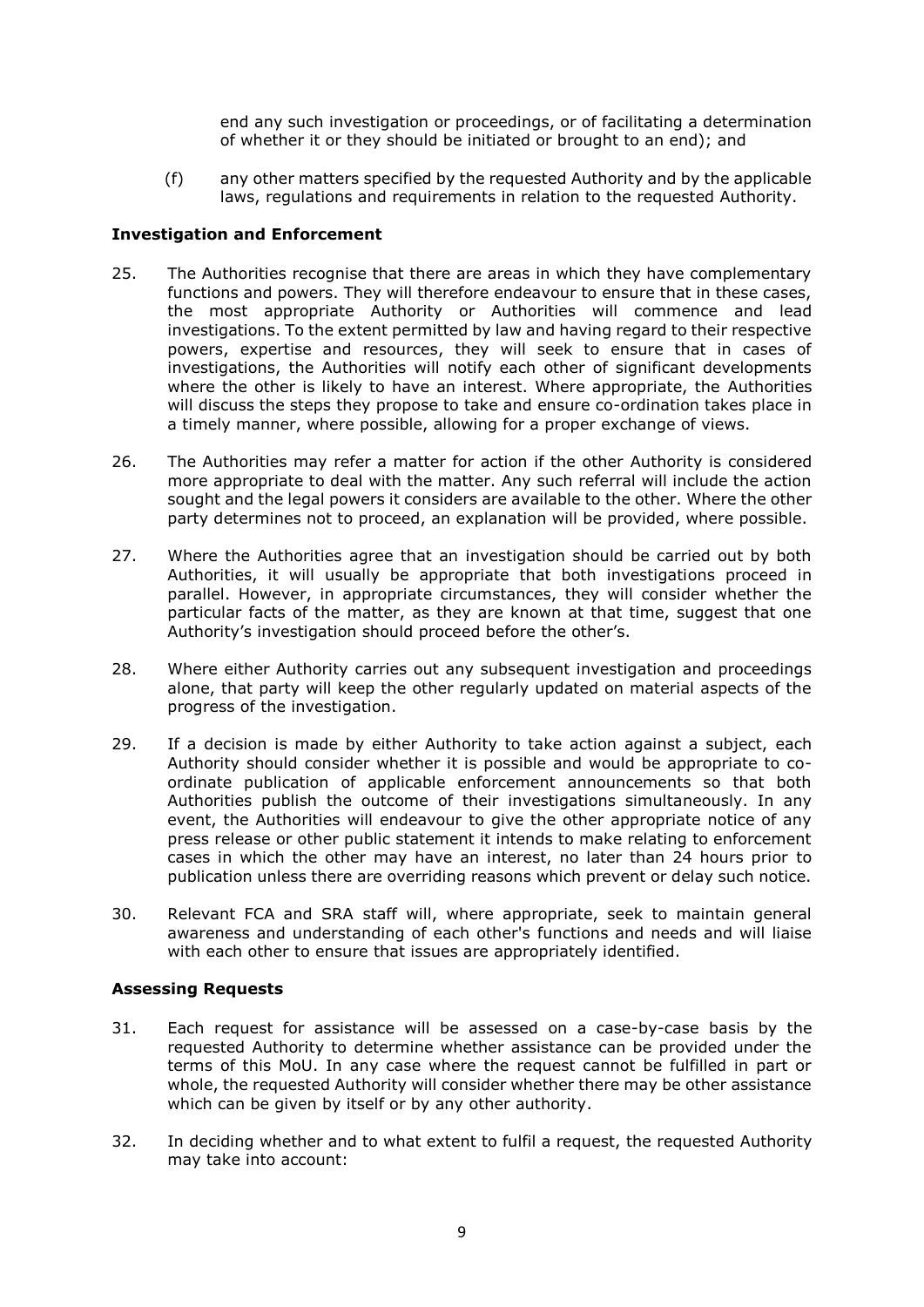- (a) whether the request conforms with this MoU;
- (b) whether the provision of assistance would be unreasonably burdensome to the performance of the requested Authority's functions;
- (c) whether it would be otherwise contrary to the public interest or the essential national interest of the requested Authority's jurisdiction to give the assistance sought;
- (d) any other matters specified by the laws, regulations and requirements of the requested Authority's jurisdiction (in particular those relating to confidentiality and professional secrecy, data protection and privacy, and procedural fairness); and
- (e) whether complying with the request may otherwise be prejudicial to the performance by the requested Authority of its functions.
- 33. The Authorities recognise that assistance may be denied in whole or in part for any of the reasons mentioned in paragraph 32 in the discretion of the requested Authority.

#### **Contact Points**

- 34. The Authorities will provide a list of contact points to which information or requests for information or assistance under this MoU should be directed.
- 35. Those individuals will maintain an open dialogue between each other in order to ensure that the MoU remains effective and fit for purpose. They will also seek to identify any difficulties in the working relationship, and proactively seek to minimise the same.

#### **Consultation**

- 36. The Authorities will use their best endeavours to review the operation of this MoU every three years, and will consult with each other when necessary with a view to improving its operation and resolving any matters.
- 37. Any minor changes to this MoU identified between reviews may be agreed in writing between the Authorities.
- 38. Where the specific conduct set out in the request for assistance may constitute a breach of a law, regulation or requirement, the relevant Authorities will consult to determine the most appropriate means for each Authority to provide assistance.

#### **Commencement**

39. This MoU will take effect when both Authorities have signed it, and will continue to have effect until terminated by either Authority giving 30 days advance written notice to the other Authority. It may be amended by agreement in writing.

#### **Transparency**

40. This MoU is a public document, and the Authorities may publish it as they separately see fit, and will notify the other Authority in good time in advance of such publication.